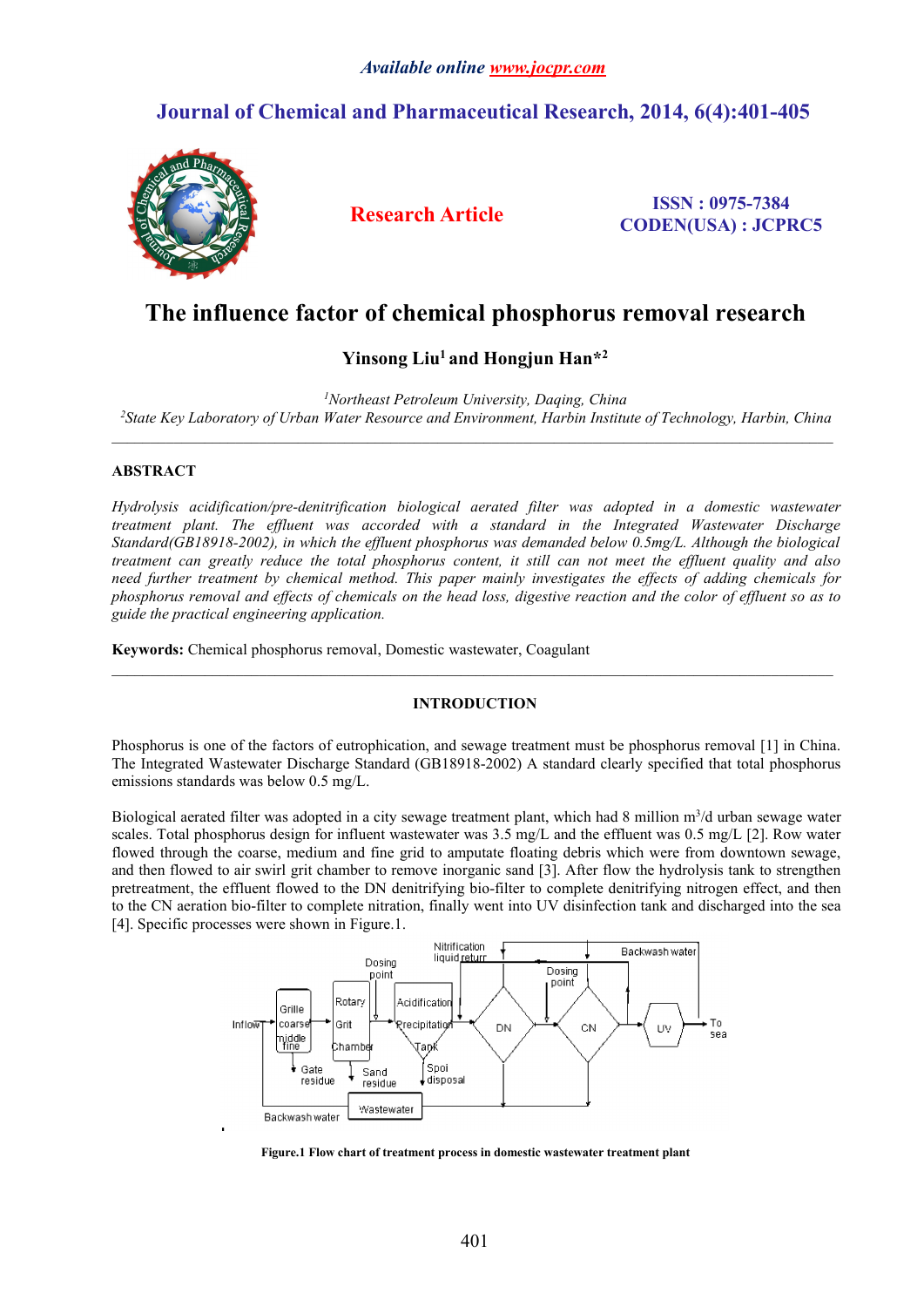#### **2. The effects ofcoagulant dosage point to choice on total phosphorus removal rate**

The basic principle of chemical phosphorus [5] is through the inorganic reagents formed insoluble metal salt sediment, and then through phosphate deposits from sewage row mud will be removed [6, 7].

*\_\_\_\_\_\_\_\_\_\_\_\_\_\_\_\_\_\_\_\_\_\_\_\_\_\_\_\_\_\_\_\_\_\_\_\_\_\_\_\_\_\_\_\_\_\_\_\_\_\_\_\_\_\_\_\_\_\_\_\_\_\_\_\_\_\_\_\_\_\_\_\_\_\_\_\_\_\_*

#### **2.1 Dosing test before Hydrolysis sedimentation.**

Coagulation using a static beaker tests, the PAFC Pharmacy (alumina content of 29.47%, iron oxide content of 2.78%) atdifferent concentrations of 0*mg*/L, 20*mg*/L, 40*mg*/L, 60*mg*/L, 80*mg*/L, 100*mg*/L, 120*mg*/L and 140*mg*/L were added before the Hydrolysis acidification precipitation tank. Ferric chloride pharmacy (40% solution) to test for different concentrations, FeCl<sup>3</sup> concentrations were 0*mg*/L, 20*mg*/L, 40*mg*/L, 60*mg*/L, 80*mg*/L, 100*mg*/L, 120*mg*/L and 140*mg*/L. As shown in Figure.2 and Figure.3 is respectively the results of adding PAFC and FeCl<sup>3</sup> (40% solution) before Hydrolysis acidification tank.

Summarizing the daily measurement of TP removal of each processing unit, the conclusion is that the role of biological phosphorus by hydrolysis tank can remove 1.0*mg*/L phosphorus around. Therefore, if in the hydrolysis of phosphorus sedimentation tank dosing, this unit can not exceed the maximum effluent total phosphorus 1.5*mg*/L. Then adding the concentration of PAFC should be no less than 130*mg*/L; adding the concentration of 40% FeCl<sup>3</sup> solution should be no less than 110*mg*/L. It can be drawn from the economic analysis, when adding 1,500 *yuan*/ton PAFC cost 0.195 *yuan*/ton in hydrolysis sedimentation tank. And adding 1,800 *yuan*/ton 40% FeCl<sub>3</sub> cost 0.198 yuan. We can see the different between FeCl<sub>3</sub> and PAFC is only 0.003 *yuan*/ton, so the difference between the two is little.



**Figure.2 TP removal effect in hydrolysis tank with PAFC**



**Figure.3 TP removal effect in hydrolysis tank with FeCl<sup>3</sup>**

#### **2.2 Dosing test before CN.**

To phosphorus removal by coagulation static beaker tests, the PAFC pharmacy (alumina content of 29.47%, iron oxide content of 2.78%) atdifferent concentrations of 0mg / L, 5*mg*/L, 10*mg*/L, 20*mg*/L, 30*mg*/L, 40*mg*/L, 50*mg*/L and 60mg/L were added in DN of the sewage drains which is the front of CN. Adding 40% FeCl<sub>3</sub> at different concentrations, FeCl<sup>3</sup> concentrations were 0*mg*/L, 5*mg*/L, 10*mg*/L, 15*mg*/L, 20*mg*/L, 25*m*g/L, 30*mg*/L and 35*mg*/L. Fully stirring the mixture through precipitation after 2 hours, we can use the membrane with 0.45μm filter, and then take the filtrate to measure TP concentration to prevent flocculation sludge with unfiltered samples, in which affect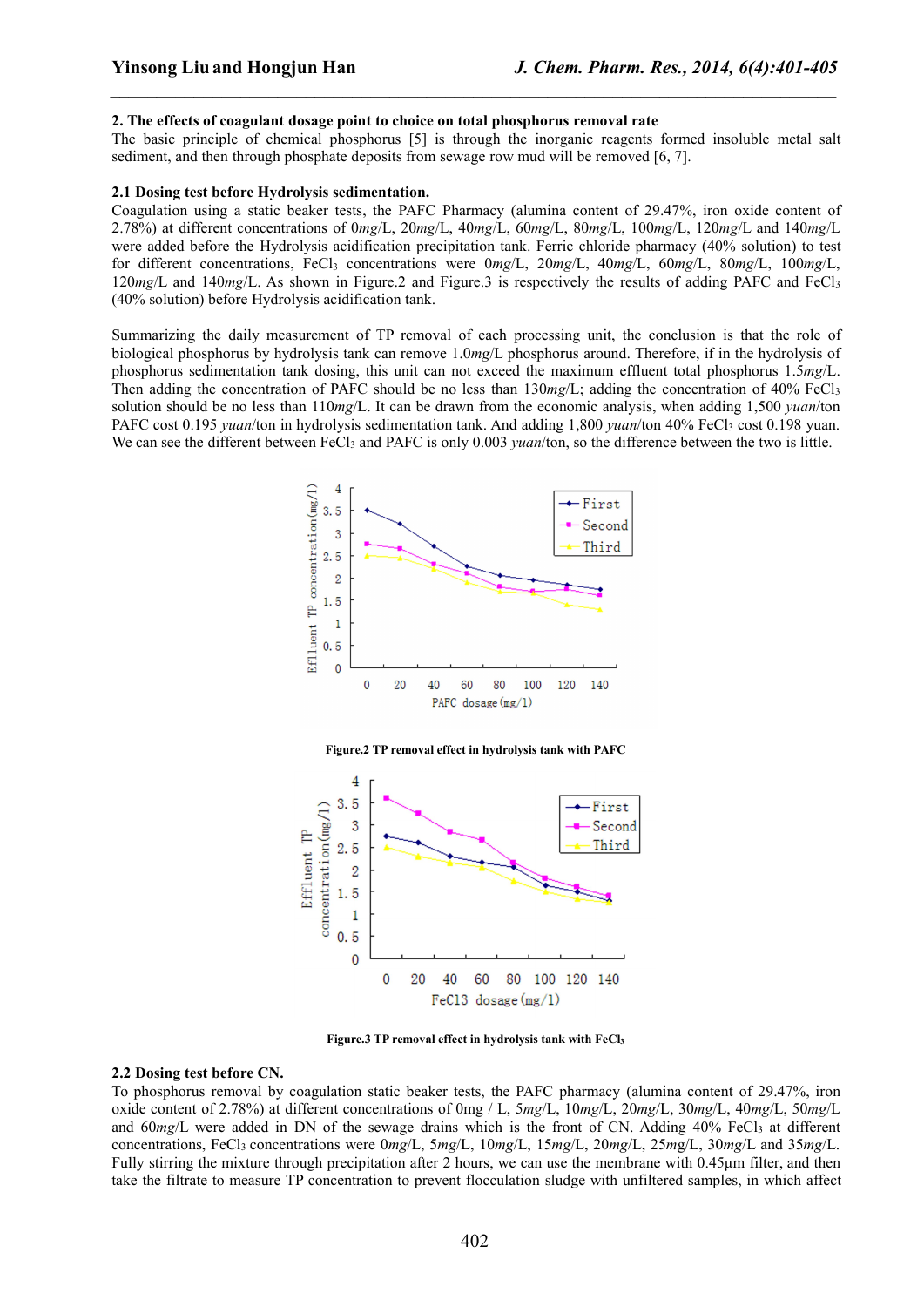#### the accuracy of measurement.

Figure.4 and Figure.5 respectively shows that the test results of adding PAFC before CN pool and 40% FeCl3.CN pool is the last process in the biological treatment, the effluent total phosphorus need to below 0.5*mg*/L. To achieve the standard, the concentration of adding PAFC is simply  $40mg/L$ ; the concentration of adding  $40\%$  FeCl<sub>3</sub> is only 30 *mg*/L. By economic analysis, we can cast pharmaceutical before CN pool, adding the dosage of 1,500 *yuan*/ton PAFC cost 0.06 *yuan*/ton; adding 1,800 *yuan*/ton 40% FeCl<sub>3</sub> cost 0.054 yuan. Compared with PAFC, adding FeCl<sub>3</sub> saves more than 0.006 yuan/ton.

*\_\_\_\_\_\_\_\_\_\_\_\_\_\_\_\_\_\_\_\_\_\_\_\_\_\_\_\_\_\_\_\_\_\_\_\_\_\_\_\_\_\_\_\_\_\_\_\_\_\_\_\_\_\_\_\_\_\_\_\_\_\_\_\_\_\_\_\_\_\_\_\_\_\_\_\_\_\_*

By the economic analysis, we can see that adding drugs in CN pool costs lower than in hydrolysis pool. So the decision in engineering, we use FeCl<sub>3</sub> for chemical additive reagents adding before CN pool.





**Figure.5 TP removal effect in CN tank with FeCl<sup>3</sup>**

## **3. Effect of adding chemicals on the treatment process** [8, 9, 10]

#### **3.1 Doing effects in CN pool on the head loss**

After dosing FeCl<sub>3</sub> in CN pool it will produce a certain amount of phosphorus sludge, and the existence of phosphorus sludge will increase SS sewage amount of CN pool, which also can produce certain influence on the head loss of CN pool in one cycle changes. In dosing 30 mg/L FeCl<sub>3</sub>, other indicators and the water filter operation parameters under the condition of no too big change, itis analyzed the head loss of CN pool in one running cycle by test analysis, the changes of concrete is shown in Figure.6.

As we can see from the Fig.6, adding the FeCl<sub>3</sub> in CN pool the head loss of the whole operation cycle is higher than without adding FeCl<sub>3</sub>, but the gap is not big. The different of water distribution system is very small, basic can be ignored. By comparison the gap is larger in filter material layer, around 10 mm.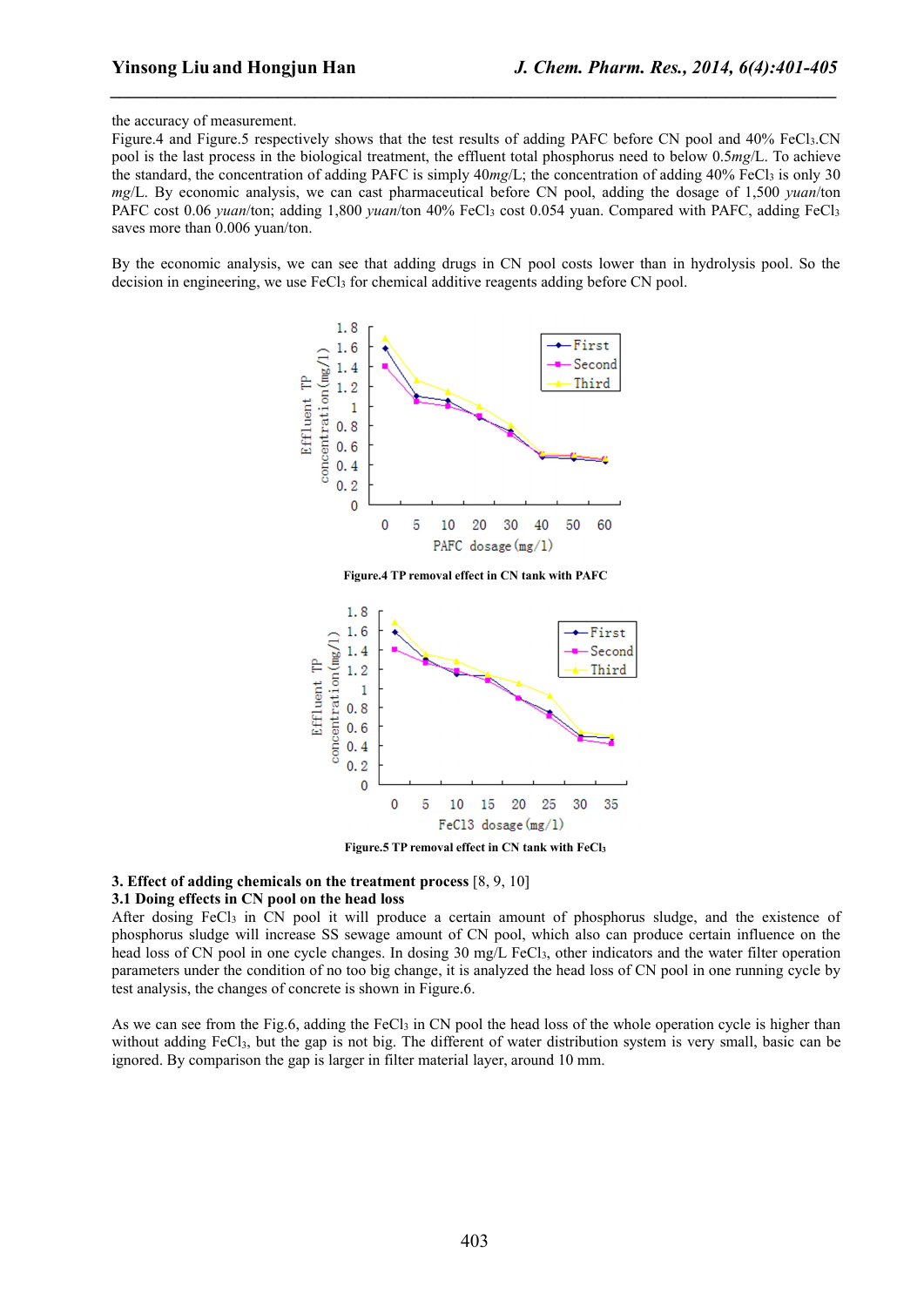*\_\_\_\_\_\_\_\_\_\_\_\_\_\_\_\_\_\_\_\_\_\_\_\_\_\_\_\_\_\_\_\_\_\_\_\_\_\_\_\_\_\_\_\_\_\_\_\_\_\_\_\_\_\_\_\_\_\_\_\_\_\_\_\_\_\_\_\_\_\_\_\_\_\_\_\_\_\_*



**B. Dosing FeCl<sup>3</sup>**

**Figure.6 The head loss curve in one period in CN pool**

#### **3.2 Dosing ferric salt effects on nitrification**

In Figure.7 we can see that ammonia nitrogen removal rate was measured several times in two days, after dosing FeCl<sub>3</sub> in CN pool. Compared with the system without dosing FeCl<sub>3</sub>, ammonia nitrogen removal rate was a little change. Therefore, the influence of FeCl<sub>3</sub> can be neglected in the presence of other factors.



## **3.3 Dosing ferric salt effects on effluent color**

Due to adding  $FeCl<sub>3</sub>$  will have certain influence on water color, in order to prevent occur because of adding the FeCl<sup>3</sup> water chromaticity substandard phenomenon, the experiment measured the water chromaticity values after adding the FeCl3. As we can see from the Tab.1, several water samples were measured for water chromaticity values